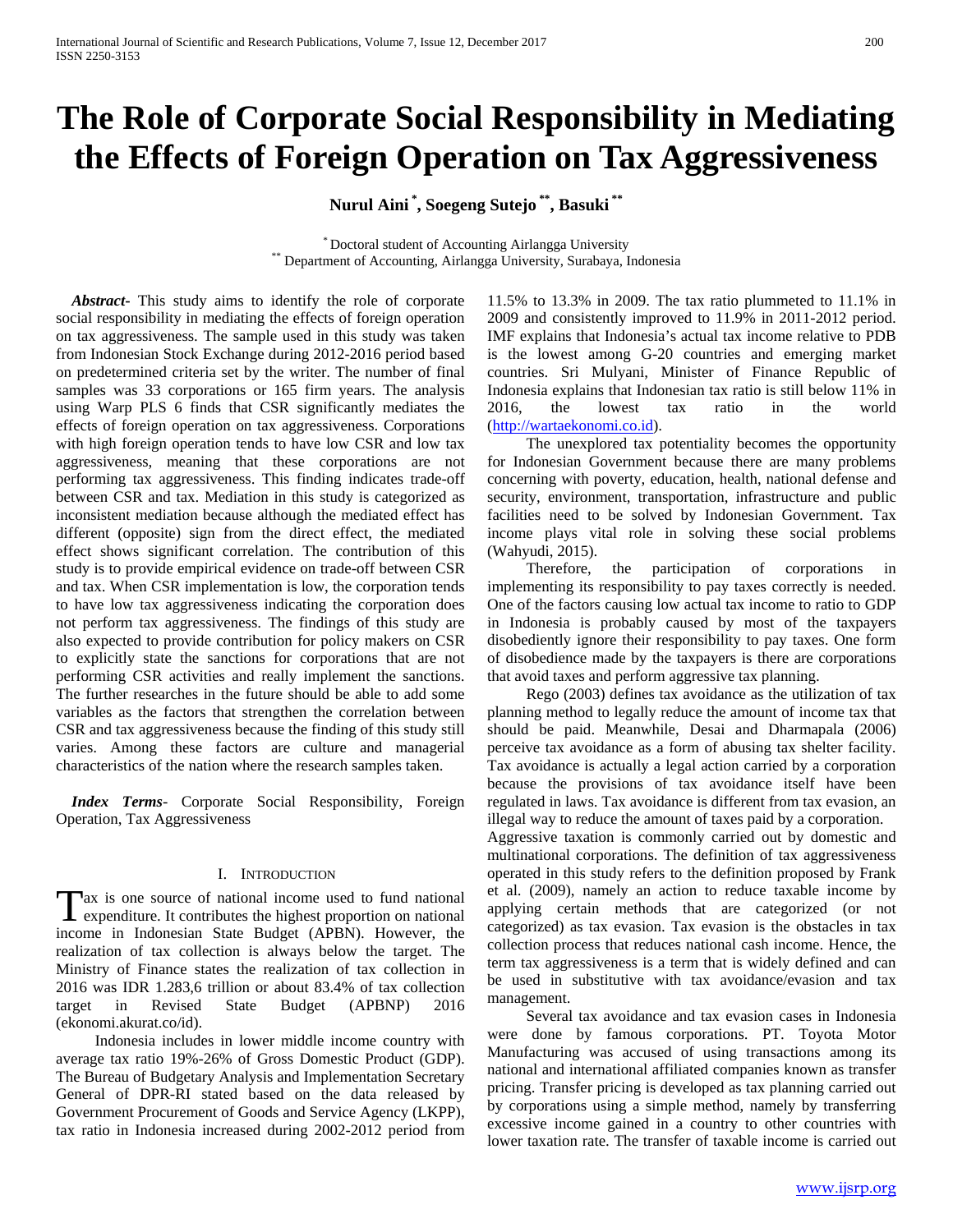through unreasonable price manipulation. The transfer pricing scandal was revealed when the Directorate General of Taxation assessed the Annual Tax Return (*Surat Pemberitahuan Pajak Tahunan/*SPT) of the corporation in 2005 with taxation rate IDR 1.07 trillion [\(https://investigasi.tempo.co\)](https://investigasi.tempo.co/). Other corporation performing tax evasion was Asian Agri Group. The Directorate General of Taxation investigated the scandal by assessing the financial report of 14 subsidiary companies of Asian Agri Group. The investigation revealed that tax evasion practice carried out by Asian Agri Group is conducted in sophisticated, systematic, and structured ways. They even employed a special unit to manage the tax evasion process (Kamaludin, 2014). Another case was PT. Bumi Resources Tbk. and its subsidiaries which were accused of conducting tax evasion. The investigation carried out by The Audit Board Republic of Indonesia revealed the deficit in Coal Sale Income (*Dana Hasil Penjualan Batubara/DHPB*) as much as US\$ 143.189 million in 2003- 2008. The amount had not been adjusted with financial statements of the company as much as US\$ 608.178 million. The investigation also revealed deficit on royalty payment for 2003- 2008 period as much as US\$ 477.299 million.

 Tax evasion phenomenon also occurs and is practiced by large international companies. In the last few years, world taxation is spiced up with stories of investigations carried out by taxation authorities on multinational companies such as Apple, Starbucks, Google, and Amazon. Taxation authorities doing investigations finds the taxation structure of multinational companies has made these companies pay unfair amount of taxes (Febriyanto, 2013). Based on these issues, tax evasion may be caused by taxation regulations applied in each country.

 Corporations implementing aggressive taxation are considered as multinational companies practicing international business by opening branch offices/distributors and exporting their products. The development of information technology and international transaction enhances the ways of tax evasion practiced by multinational companies. Corporations with greater extensive international operational have a greater opportunity to evade income taxes than corporations with domestic business operation. For example, a multinational company has the opportunity to evade income taxes applied in one of its business locations with lower tax rate by transferring its income from locations with higher tax rate to locations with lower tax rate by exploiting different taxation regulations applied in different countries and taking advantages of tax subsidy agreement made with government of the country (U.S. Department of Treasury, 1999).

 Tax avoidance activity has two effects on Effective Tax Rate (ETR). First, tax avoidance may cause Book-Tax Differences (BTD). BTD is temporary and permanent differences between accounting-based income and tax-based income. The transactions that may affect taxes are: overseas sales, tax-free income, tax credits, and deferring revenue admission for taxes. These transactions may reduce the ETR of a company. Second, multinational corporations often utilize foreign operation they practiced to avoid income taxes (Mills, 1998). In his research on tax avoidance practiced by multinational companies in the US, Rego (2003) found that multinational companies with extensive foreign operation have lower ETR, indicating that these companies minimized tax avoidance. This finding negates

previous study carried out by Stickney and McGee (1982). In their study, Stickney and McGee (1982) showed that extent foreign operation variable has no significance in defining ETR, meaning that extent foreign operation does not affect ETR. Mills et al. (1998) utilized dummy variable to identify the effect of extent foreign operation. Their study found significant positive correlation between ETR and foreign operation variable. This finding indicates that companies with foreign (international) operation tend to avoid taxes.

 Tax avoidance cases discussed in the previous paragraphs proves how poor these companies implement business ethics as indicated by their tendency in avoiding high amount of taxes. The obligation of these companies to implement its corporate social responsibility is merely written on tax regulations and laws, yet the implementation depends on the management of each corporation. The most common way done by the companies to avoid taxes is through aggressive tax planning.

 One of the concepts that is closely related to business ethics is Corporate Social Responsibility (CSR). CSR is a sustainable commitment made by business companies to act ethically and contribute the economic development of local communities and society in general, alongside with improving the living quality of the employees and their family (World Business Council for Sustainable Development). Every corporation must commit on implementing ethics on all financial and operational activities because through business ethics, fair business practice, environmental effect, and Corporate Social Responsibility (CSR) play significant role in improving the legitimation of a corporation (Briefing, 1999). Carrol (1979) explains an organization with social responsibility must be profitable (economic responsibility), obeying the laws practiced by the society where the organization located (legal responsibility), conducting right actions and be fair (ethical responsibility), and becoming a good corporation (philanthropic responsibility). Hence, the implementation of CSR is the obligation of every corporation because it strongly correlates with reputation, social interests, economic interests, and environmental interests. Tax avoidance cases will never happen if all operational and financial activities are carried out based on the principles of business ethics. Previous studies carried out by Lanis and Richardson (2012, 2015) and Davis et al, (2013) find negative significant correlation between CSR and tax aggressiveness of a corporation, indicating the more social responsibility implemented by a corporation the less likely the corporation performs aggressive taxation. Meanwhile, Hoi et al. (2013) said that corporations with excessive irresponsible CSR activities have greater chances to avoid taxes and having greater difference on its discretionary/book-tax permanent. All of these previous studies took its sample in the US and Australia, countries with different cultural background and regulations applied from Indonesia.

 This study aims to examine the role of CSR in mediating the effects of foreign operation on tax aggressiveness. In this study CSR plays as mediating variable because of its positive effects on the corporation itself, community, and the environment. CSR also brings negative effects to the government in term of income taxes. In this study, the writer attempts to view CSR from different perspective taken by previous researchers. in previous studies, the researchers viewed CSR as a part of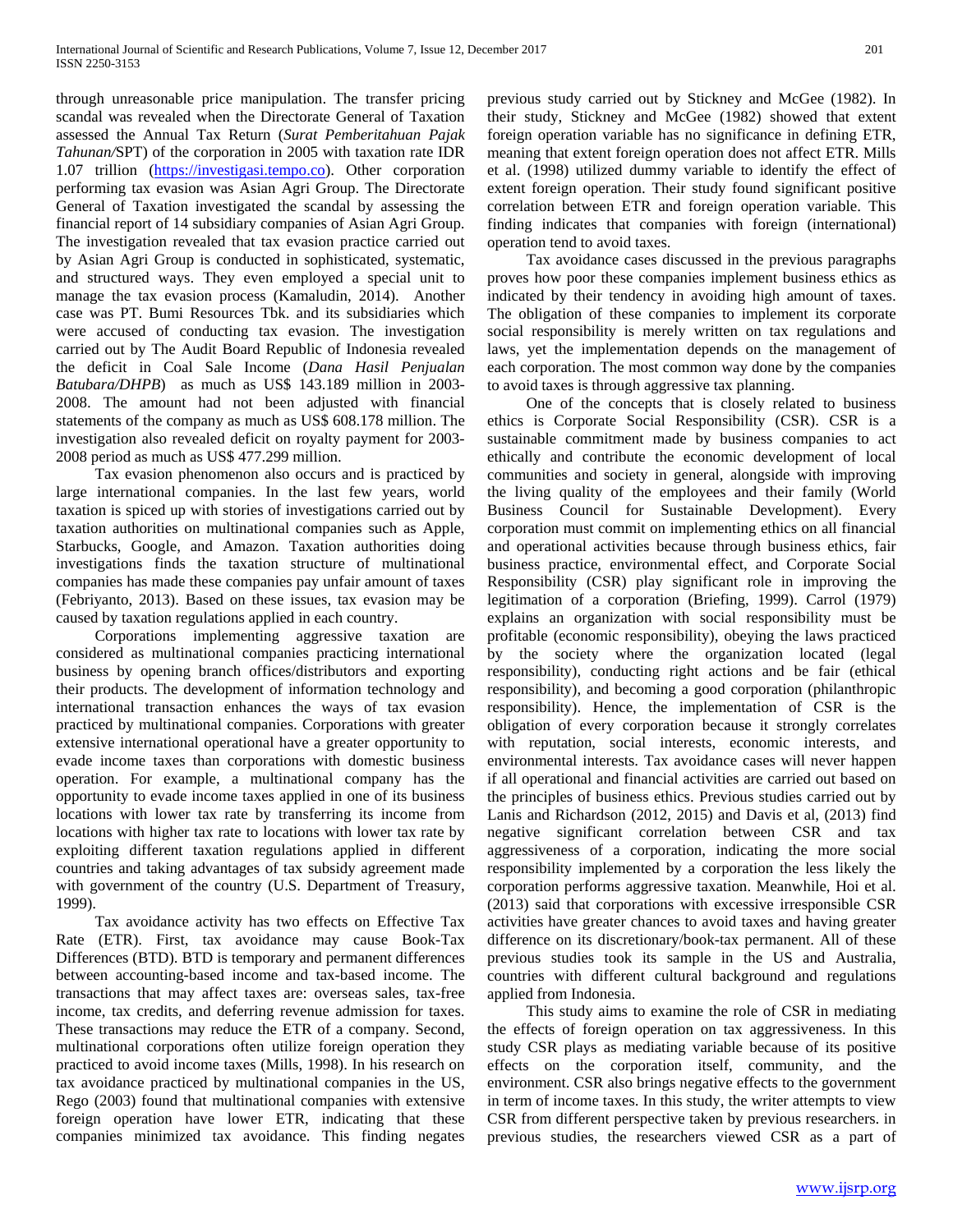business ethics that must be implemented in order to avoid taxes. CSR in Indonesia is a mandatory activity rather than voluntary activity. CSR may bring negative effect to the government related to tax aggressiveness. The cost of CSR may reduce the gross income of a company. This regulation may be used to develop a new strategy to lower gross income through CSR. Corporations will avoid taxes by allocating higher amount of CSR implementation cost from its gross income (Sibarani et al. 2014). As stated on agency theory, there is conflict of interest between the management and the shareholders. The management are hesitant to avoid taxes (although tax avoidance may increase investment value provided by the investors) unless the management gains some profits from tax avoidance. The theory of agency stated that every individual has a tendency to be selfish and act rationally to maximize his/her economic profit (Jensen, 2005; Donaldson dan Davis, 1991; Crutchley dan Hansen, 1989). The study conducted by Carroll and Joulfaian (2005) found that charity events carried out by corporations aimed to reduce the amount of taxes to be paid. Corporations also face two options that bring consequences to the reputation. The options whether to spend greater amount of CSR cost or to pay taxes depends on the policies made by the management after considering the advantages of both options. Preuss (2010) found that some corporations with high CSR activities has avoided taxes. This phenomenon also occur in Indonesia. The corporation winning CSR Award in 2014 has been found performing aggressive tax evasion (Nugroho, 2016). Sikka (2010) illustrates an example how a company claims itself having social responsibility yet at the same time the company has performed tax evasion.

 This study uses corporations registered in Indonesian Stock Exchange during observation period 2012-2016 as its sample. This study finds that the higher foreign operation of a corporation the higher its tax aggressiveness indicating that the corporation has conducted tax evasion. The result of mediation test indicated that corporations with high foreign operation have low CSR rate resulting in low tax aggressiveness rate.

 The contribution of this study is providing empirical evidence on trade-off between CSR and taxes. When CSR rate is low, the corporation has low tax aggressiveness indicating that the corporation does not performing aggressive taxation. This study also contributes a recommendation for policy makers concerning CSR to explicitly state the sanctions for companies that does not implement CSR and really enforce the sanctions.

 This study is organized into several parts. In the second part, the writer discusses the relevant theories and hypothesis development. In the third part, the writer describes research design applied in this study and presenting empirical findings on the fourth part. The fifth part will be conclusion.

#### II. THEORIES AND HYPOTHESIS DEVELOPMENT

#### **2.1 Theory of Agency and Theory of Reasoned Action**

 This study is based on theory of agency and theory of reasoned action. Talking about CSR and tax aggressiveness is closely related to behavior of the company management as the agent authorized to organize the company by the investors or principals. Basically, CSR activity is closely related to business ethics, yet the activity may become unethical if the implementation violates the existing regulations, especially related to tax aggressiveness. In Indonesia, CSR activity may reduce gross income which in turns lower the amount of taxes to be paid. This regulation may bring positive effect if the company conducts CSR activities correctly as provisioned by the law, in which CSR activities function to subtract gross income. Yet, CSR activities may also bring negative effect if in implementing CSR activities the company is avoiding taxes by allocating greater amount of fund subtracted from gross income (Sibarani et al. 2014). The findings of a study carried out by Carroll and Joulfaian (2005) found that charity events carried out by corporations aimed to reduce the amount of taxes to be paid. Here the theory of agency applies. The management are hesitant to avoid taxes (although tax avoidance may increase investment value provided by the investors) unless the management gains some profits from tax avoidance. The theory of agency stated that every individual has a tendency to be selfish and act rationally to maximize his/her economic profit (Jensen, 2005; Donaldson dan Davis, 1991; Crutchley dan Hansen, 1989).

 Meanwhile, according to theory of reasoned action tax aggressiveness behavior is affected by positive individual belief and negative individual belief owned by a taxpayer towards the taxes he/she should pay. If the taxpayer has stronger positive individual belief, he/she will pay taxes obediently. On the other hand, if the taxpayer has stronger negative individual belief, he/she tends to ignore his/her obligation in paying taxes.(Fishbein and Ajsen (1975) as cited in Vallerand et al. 1992).

### **2.2 Foreign Operation and Tax Aggressiveness**

 A company involves in international business through several ways, namely international sales (export-import), license, franchising, joint venture, acquisition of existing operations, and establishing new branches/affiliated companies overseas (Madura 2012, p.10).Companies with extensive foreign operation has greater chance to avoid income taxes compared to companies with domestic operations. Multinational corporations with foreign operations are likely to avoid taxes through tax planning. Mills et al. (1998), Mills (1998) and U.S. Department of Treasury (1999) revealed positive correlation between foreign operation and tax avoidance practice. Corporations with extensive foreign operations tend to perform tax planning to avoid taxes. Meanwhile, Rego (2003) found negative between foreign operations and tax avoidance, indicating that multinational corporations with extensive foreign operations do not have tendency to avoid taxes because these corporations have applied effective tax planning while Stickney and McGee (1982) did not find correlation between foreign operation and ETR as indicator in measuring tax avoidance. Based on explanation above, the first hypothesis proposed in this study is:

**H1: Foreign operation has significant effect on tax aggressiveness**

#### **2.3 Foreign Operation and CSR**

 World Business Council for Sustainable Development defines CSR as a sustainable commitment made by business companies to act ethically and contribute the economic development of local communities and society in general, alongside with improving the living quality of the employees and their family. Carrol (1979) mentions the aim of corporate social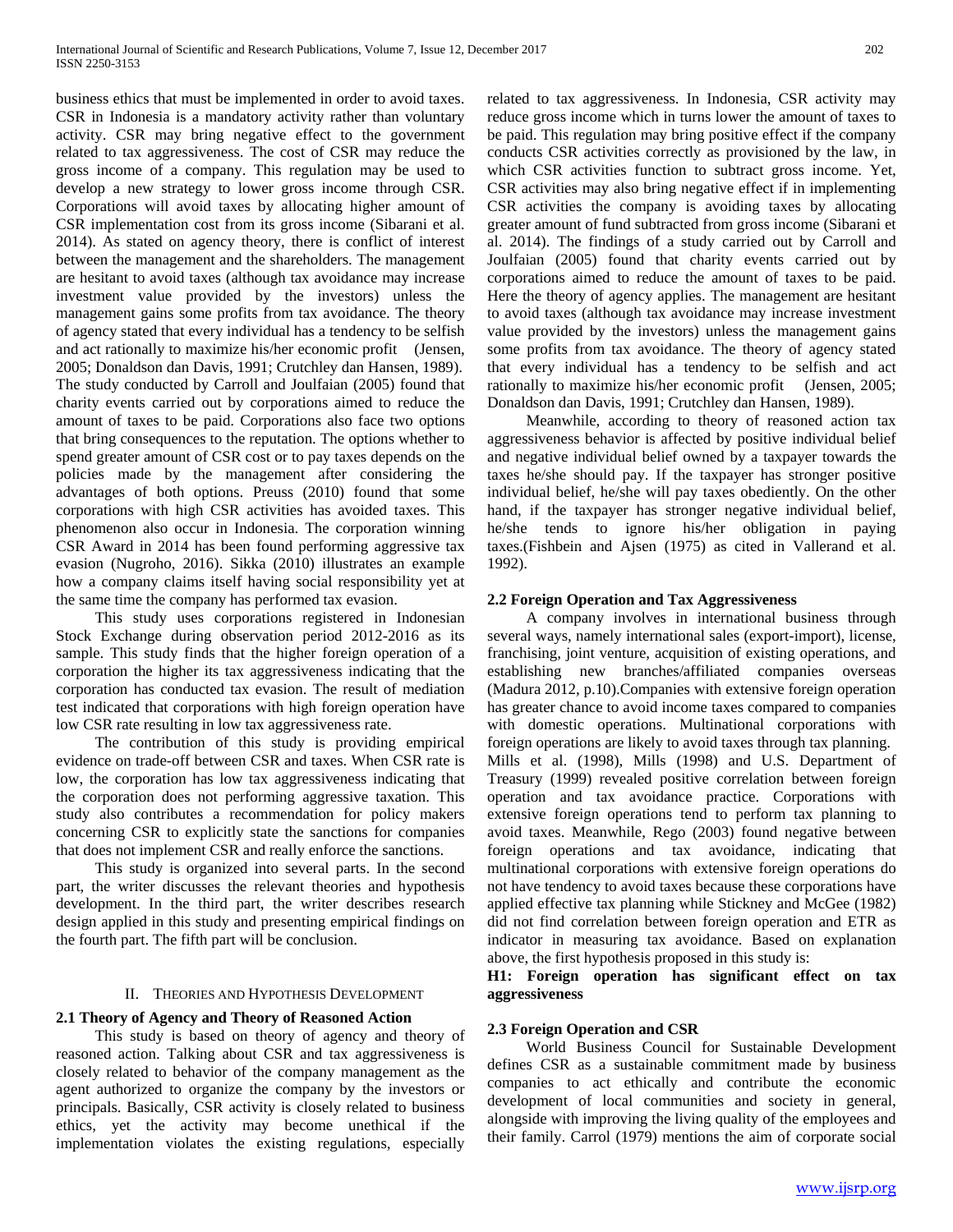responsibility is to implement the responsibilities of a company to its society, consisting of economic responsibility, legal responsibility, ethical responsibility, and discretionary responsibility. Economic responsibility is the obligation that must be implemented by the company related to profit making. This is the main obligation of a company. Legal responsibility is company's obligation to obey laws and implement regulations in its operation. Ethical responsibility refers to behavior and activities that need to be done by the company as part of society although these actions not regulated or provisioned in the laws or regulations. Discretionary responsibility is additional obligations usually implemented through charity events or philanthropic activities.

 Companies with overseas sales are multinational corporations that must consider its CSR activities so that its products can be recognized internationally. Islam and Deegan (2008) found that since 1990 the stakeholders had pushed garment industries in Bangladesh to improve its social performance. This pressure directly correlates with expectations of global society which in turn encourages the social policies of the industry and closely relates to practice of disclosure. This finding indicates that concerning international (overseas) sales, the corporations must also consider the ethics and regulations applied in the destination country. The government and the consumers in the destination country do pay much attention on social and environmental performance of the corporation. Bennett (2002) explains the correlation among multinational corporations, social responsibility, and conflicts that may occur if a corporation fails to comply the social responsibility. International business community plays an important role in improving economic and social justice through its business operation or to be blamed for contributing a condition where conflicts easily occur. Multinational corporations have a power and responsibility to the community where the business operation locates. Branco and Rodrigues (2008) examined the social responsibility disclosure by comparing the company website and company's annual financial website through several variables, namely international experience, company size, industry affiliation, consumer proximity, environmental sensitivity, and media exposure. The result of examination indicates that international experience does not significantly affect social responsibility disclosure on the website and the financial statements. Based on this discussion, the second hypothesis proposed in this study is:

#### **H2: Foreign operation has significant effect on CSR**

# **2.4 Foreign Operation, CSR, and Tax Aggressiveness**

 Foreign operation is one form of business activities that surpasses national borders. Foreign operation can be applied by establishing overseas branches, export sales, and many other ways. A company doing international trade must implement CSR (Islam and Deegan, 2008). International business community is very important in improving economic and social justice or to be blamed for contributing a condition where conflicts easily occur (Bennett, 2002). Carrol (1979) explains an organization with social responsibility must be profitable (economic responsibility), obeying the laws practiced by the society where the organization located (legal responsibility), conducting right actions and be fair (ethical responsibility), and becoming a good

corporation (philanthropic responsibility). Hence, the implementation of CSR is the obligation of every corporation because it strongly correlates with reputation, social interests, economic interests, and environmental interests. CSR activity is expected to benefit both the company and the society however it is not impossible that CSR activity also provides negative effect for the government related to the amount of taxes should be paid by a company. Carroll and Joulfaian (2005) found that charity events carried out by corporations aimed to reduce the amount of taxes to be paid. The cost of CSR may reduce the gross income of a company. This regulation may be used to develop a new strategy to lower gross income through CSR. Corporations will avoid taxes by allocating higher amount of CSR implementation cost from its gross income (Sibarani et al. 2014). Therefore, it can be said that the company has done aggressive taxation considered in legal area or illegal. Taxes paid by a corporation may be related to CSR if the payment does imply the society. In this sense, the corporation must realize that paying taxes is a responsibility of the corporation towards its society, not a burden. If a company perceives tax payment merely as a part of business transaction and operational cost, the company will try to minimize the amount of tax owed as much as possible (Avi-Yonah, 2008). Hence the third hypothesis proposed in this study is:

#### **H3: CSR activities mediate the effects of foreign operation on tax aggressiveness**

#### III. RESEARCH DESIGN

#### **3.1 Sample Description**

 The population of this study consists of all corporations registered in Indonesian Stock Exchange. The sample of this study was chosen based on following criteria:

 Corporations registered in Indonesian Stock Exchange in 2012-2016 and not categorized as service companies

 Corporations that have been continuously registered in Indonesian Stock Exchange with complete report during 2012- 2016 period in order to see its consistency and not to disrupt the observation

 Corporations that have exported its products consistently during 2012-2016 period.

Corporations with positive profits (not experiencing loss in 2012- 2016 period).

 Based on criteria above, the number of corporations taken as sample of this study was 33 corporations with the total number of samples meeting the criteria was 165 corporations.

#### **3.2 Operational Definitions of the Variables and its Measurement**

 The dependent variable examined in this study is tax aggressiveness measured based on Effective Tax Ratio (ETR). ETR is used by the writer because of several considerations. First, previous empirical studies on taxation has found that ETR summarizes tax aggressiveness (Slemrod, 2004; Dyreng et al. 2008; Robinson et al. 2010). Second, ETR indicates tax aggressiveness proxy that is commonly used by the academicians (such as Mills et al. 1998; Phillips, 2003; Rego, 2003; Dyreng et al. 2008). In this study, the ETR uses cash ETR proxy defined as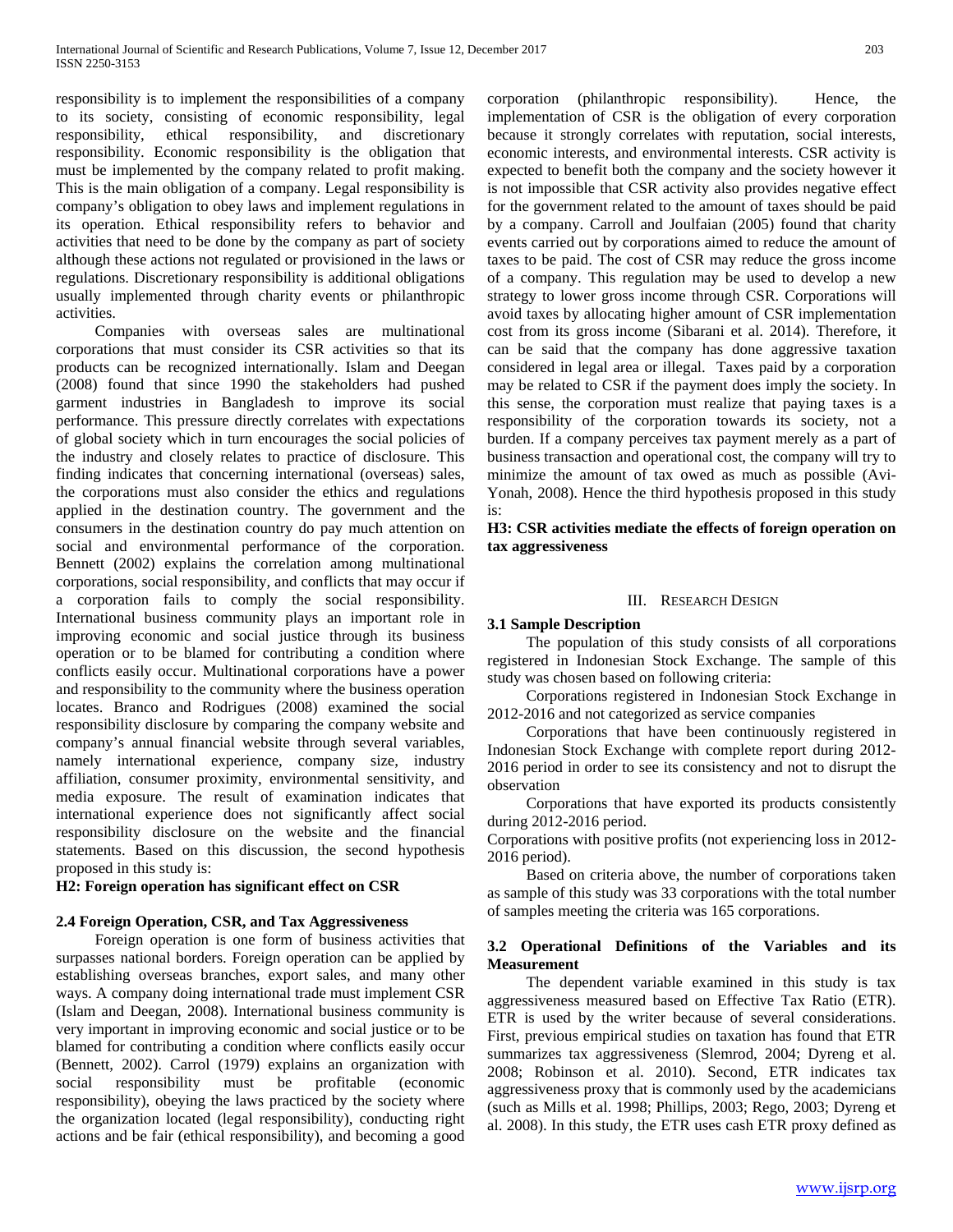the ratio of tax paid on total accounting profits before taxation (Dyreng et al. 2010).

 The mediating variable examined in this study is CSR activities measured through CSRI based on GRI 3. This study still applied GRI 3 because the data collection began in 2012 and Indonesia has not applied GRI 4. Indonesia started adopting GRI 4 in 2013 implemented in few corporations.

The independent variable examined in this study is foreign operation defined as corporations operating international trading by exporting its products overseas. Hence, this variable is measured by dividing total export rate with total sales operation in one period.

# **3.3 Technique of Data Analysis**

 In this study, the writer applied path analysis to analyze the data. Path analysis was chosen because this technique can examine the variables simultaneously and identify the direct effect and indirect effect. The data was processed using Warp PLS 6.0.

 The procedure in examining the hypothesis assuming the role of CSR variable in mediating the effects of foreign operation on tax aggressiveness consists of two steps, namely:

> 1. Estimating the direct effects of foreign operation on tax aggressiveness

 Estimating the indirect effects of foreign operation on tax aggressiveness simultaneously based on the following path: foreign operation  $\rightarrow$  CSR  $\rightarrow$  tax aggressiveness.

The conclusion about mediating variable are:

- 1. If the effect of foreign operation on tax aggressiveness remains significant and unchanged when CSR variable is inputted as additional predictor variable, the function of CSR variable as mediating variable is rejected.
- 2. If the effect of foreign operation on tax aggressiveness decreases yet remains significant after CSR variable is inputted as additional predictor variable, the function of CSR variable as partial mediator is accepted.
- 3. If the effect of foreign operation on tax aggressiveness decreases at some point insignificant statistically when CSR variable is inputted as additional predictor variable, the function of the variable as full mediator is accepted.

# IV. EMPIRICAL RESULTS

# **4.1 Statistical Description**

 The statistical description of research variables examined in this study is presented on Table 1 below. Foreign operation variable is the ratio between export sales to total sales operated by the corporations. The average foreign operation rate is 27.12 % with the lowest rate 0.07% operated by PT. Lion Metal Work, which markets almost all of its products domestically and the highest rate 100% found on PT. Vale Indonesia Tbk because all products of this nickel mining company are sold overseas according to long-term contract.

 The CSR variable examined in this study is measured based on items stated by the companies on its annual financial statement divided by the number of items that should be stated. CSR in this study is measured based on social dimension, environmental dimension, and economic dimension. The average CSR variable statement is 34.34% with the lowest rate 6.41% by PT Tunas Baru Lampung Tbk. During observation period, the company always showed low CSR index. Meanwhile, the highest rate is 56.38% by PT Indocement Tunggal Perkasa Tbk. this company has won many environmental awards and achieved environmental certifications.

 Tax aggressiveness variable proxied by Cashetr is the ratio between tax payment in cash and net profit. The average cashetr ratio is 52.72% with the lowest ratio 0.02% by PT Vale Indonesia Tbk and the highest rate 177.50% by PT Vale Indonesia Tbk in 2016 because in previous years PT Vale Indonesia involved in tax dispute that must be solved in 2016.

**Table 1 Description statistic**

|                  | N   | Min    | Max     | Mean   | Std.Dev |
|------------------|-----|--------|---------|--------|---------|
| Foreig           | 165 | 0.0007 | 1.0000  | 0.2712 | 0.3006  |
| <i>Operation</i> |     |        |         |        |         |
| CSR              | 165 | 0.0641 | 0.6538  | 0.3434 | 0.1403  |
| Cash ETR         | 165 | 0.0002 | 17.7503 | 0.5272 | 1,5889  |

# **4.2 Results of Hypothesis Examination**

 After conducting examination on research hypotheses proposed in this study through several steps of examination because of the existence of mediating variable, the writer generates the following examination model: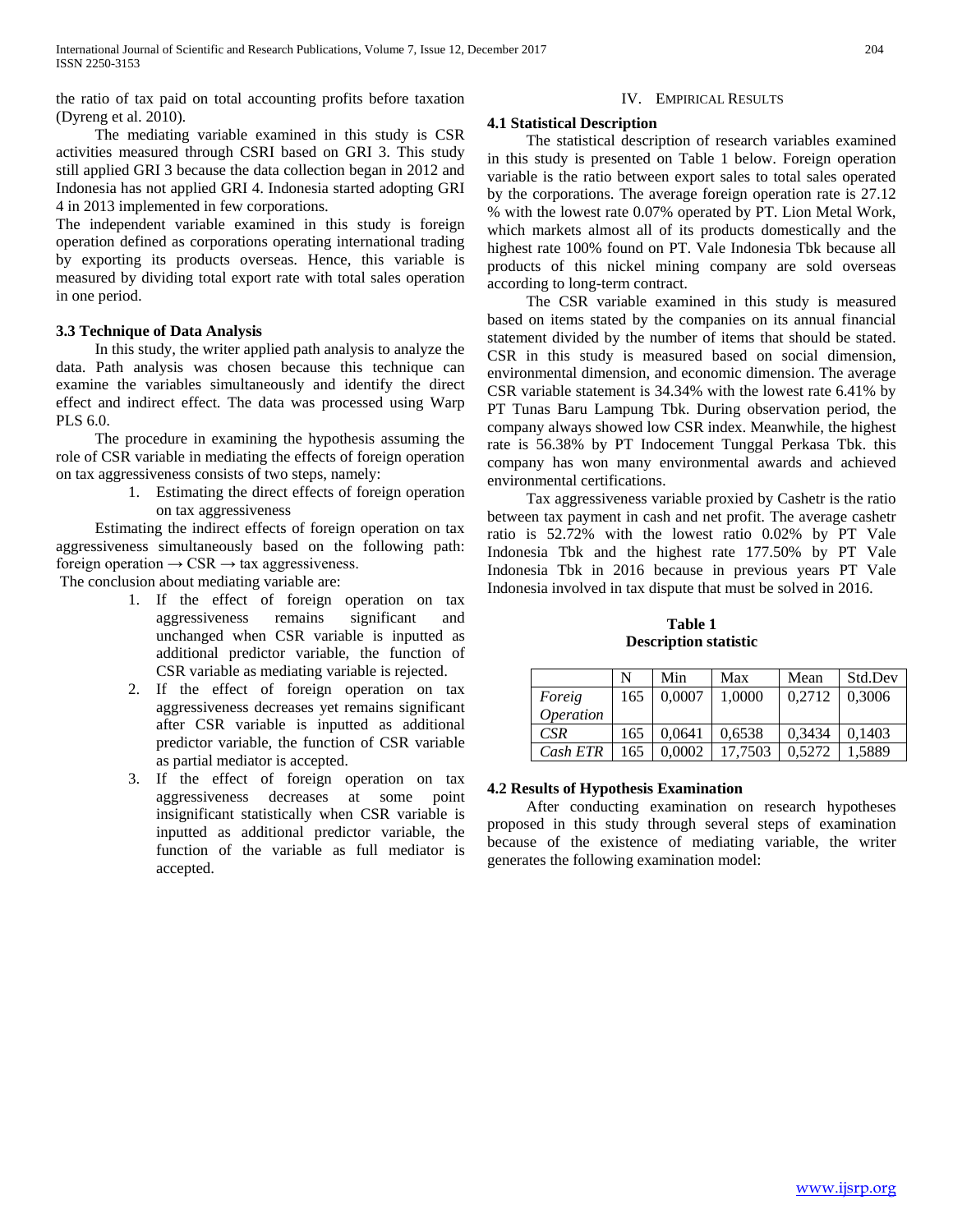

# Figure 2 Indirect effects

 Figure 1 above describes the direct effect of foreign operation variable on tax aggressiveness (indicated by path coefficient 0.23 and p-value  $< 0.01$ ). This finding indicates  $H_1$ stating foreign operation positively affects tax aggressiveness is accepted. The following step is examining the indirect effect/mediating effect. Figure 2 indicates the mediating effect of CSR on the effect of foreign operation on tax aggressiveness.  $H_1$ stating foreign operation has significant effect on tax aggressiveness is accepted while  $H_2$  stating that foreign operation has significant effect on CSR is accepted (indicated by path coefficient -0.28, p-value  $< 0.01$ ) and CSR significantly affects tax aggressiveness (indicated by path coefficient  $= 0.27$  and pvalue  $\leq 0.01$ ). The examination results the path coefficients of foreign operation and tax aggressiveness on the second-phase examination are lower than their path coefficients on the firstphase examination (0.23 decreases to 0.21) yet remains significant ( $p < 0.01$ ). Based on this finding,  $H_3$  stating that CSR

activities mediate the effect of foreign operation on tax aggressiveness is accepted. Based on the p-value that remains significant, the characteristic of existing mediation is partial mediation.

#### **4.3 Discussion**

#### **4.3.1 Foreign operation provides positive effect on tax aggressiveness**

 The findings of this study indicated that foreign operation variable has positive and significant effect on tax aggressiveness. Therefore, the first hypothesis proposed in this study stating that foreign operation has significant effect on tax aggressiveness is accepted.

 The rationality of this finding is that companies with more extensive foreign operation have greater chance to avoid income taxes compared to companies that only operates domestically. Multinational corporations with foreign operation often avoid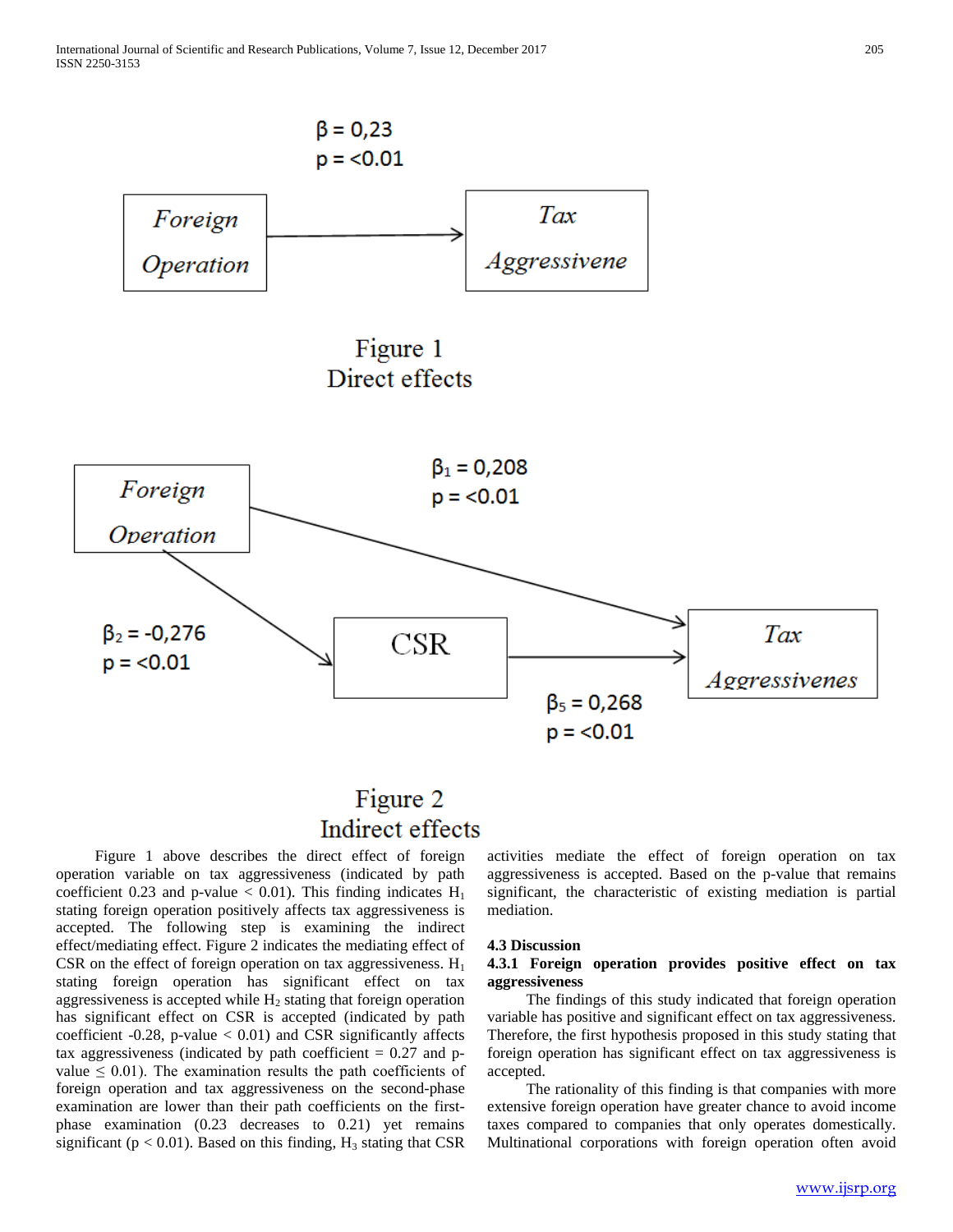income taxes through tax planning. This finding is consistent with the result of previous studies carried out by Mills (1998), Mills et al (1998) and U.S. Department of Treasury showing positive correlation between foreign operation and tax avoidance practice. According to U.S. Department of Treasury companies with more extensive foreign operation have greater chance to avoid income taxes compared to companies that only operates domestically. By utilizing the data collected through survey carried out by Slemrod and Blumenthal (1993) on 365 corporations in the U.S., Mills et al. (1998) conducted an examination on company investment on tax planning. They applied planning, company size, foreign operation, leverage, capital, inventory and entity as the research variables. They found that burden planning decreased as the increasing company size. Corporations with foreign investment tend to perform tax planning. Capital intensity and entity positively correlates with tax planning while inventory intensity and leverage do not correlate with tax planning. Mills (1998) explains tax avoidance activity may affect Effective Tax Rate (ETR) in two ways. First, tax avoidance creates Book-Tax Differences (BTD). BTD refers to temporary and permanent difference between accounting profit and taxation profit. The transactions that may affect taxation are foreign sales, tax-free income, tax credits, deferring profit admission. These transactions lower ETR rate of the corporations. Second, multinational corporations tend to use its foreign operation activities to avoid income taxes.

 The findings of this study are inconsistent with the result of a study conducted by Stickney and McGee (1982). In their study, they examined empirically the correlation between Effective corporate Tax Rates of the companies based on indicators of company size, capital intensity rate, foreign operation, natural resources, and leverage rate. Corporations with lower Effective Tax Rates (ETR) tend to have high leverage rate, intense capital, and involve in natural resource industry while foreign operation and company size do not provide dominant effect in defining ETR (not correlated with ETR).

# **4.3.2 Foreign Operation Has Significant Effect on CSR**

 The result of examination indicates that foreign operation provides significant negative effect on CSR therefore the second hypothesis proposed in this study stating foreign operation has significant effect on CSR is accepted. This finding can be interpreted as the higher foreign operation (in this study proxied as the division between total export rate with total sales) the lower CSR practice.

 This finding contradicts the legitimation theory proposed by Gray et al. (1995) stating that multinational companies must operate based on social values practiced by international society in order to legitimate its products and its existence internationally. Gutrie and Parker (1989) also failed to confirm the legitimation theory in defining CSR activities implemented by corporations in Australia from time to time.

 Gunawan et al. (2009) perceived that CSR understanding of companies in Indonesia is still considered low as indicated by low disclosure of CSR activities made by companies in Indonesia. The low disclosure indicates that companies' concern on CSR activities in Indonesia is still low. Retnaningsih (2015) explains that CSR activities in Indonesia has good concept yet only few companies are able to implement the good concept well.

 The low CSR implementation may be caused by the characteristics of the management. Thomas and Simerly (1995) defined the role of top management and social performance. There is significant correlation between the characteristics of top management and social performance of chemicals and electronics companies. Characteristics of top management correlates with organizational strategies and systemic changes of economic performance affecting CSR performance. Rashid and Ibrahim (2002) examined the attitude of Malaysian managers and executives towards social responsibility and the range of activities categorized as social responsibility, company disclosure, and several factors affecting the attitude towards social responsibility. They found significant difference in attitude showed by the managers working in banking sector, telecommunication sector, manufacturing sector, and construction sector towards social responsibility. The most determining factor affecting the attitude towards social responsibility is family education while other important factors are belief and habits and general practices of industry. Diez et al (2011) examined the importance of CEO role on CSR, particularly the correlation between managerial profile and CSR practice mediated by ethics and social responsibility based on agency and stewardship approach. Based on stewardship approach, the CEOs tend to emphasize on ethics and social responsibility to implement CSR activities in their companies. Fernandez et al. (2006) defined the main characteristics of a manager with environmental responsibility and examined whether his/her proficiency and critical attitude towards environmental success through literary review. Behavioral characteristics, especially orientation, attitude, and competence of a manager do directly affect his/her role in CSR and the performance of his/her corporation because these characteristics serve as input of the system and generate performance.

 Another fact indicating poor CSR implementation in Indonesia is low disclosure of labor on CSR disclosure. Cahaya et al. (2012) find that corporations in Indonesia do not perceive its responsibility towards the employees as the key performance and CSR disclosure as proven by low labor disclosure practice and by focusing on certain items and thus omitting other important items. Indonesian corporations may hide some information to protect its image and reputation. These practices indicate institutional pressure causing low labor disclosure in Indonesia.

 The rationality of this finding is that the increasing foreign operation does not necessarily improve the implementation of CSR activities as idealized by theory of legitimation because the implementation of CSR activities is still strongly affected by the characteristics of Indonesian corporation managements and most of these corporations do not implement their CSR activities well. Indonesian corporations only focus on certain items of CSR practice and disclosure. The implementation of CSR in Indonesia is only as a formality to follow regulation, not as morality (Aditya and Juniarti, 2016).

 The finding of this study confirms the result of previous study conducted by Sikka (2010). Sikka (2010) attempts to examine the taxation practice carried out by international corporations claiming that they have implemented their social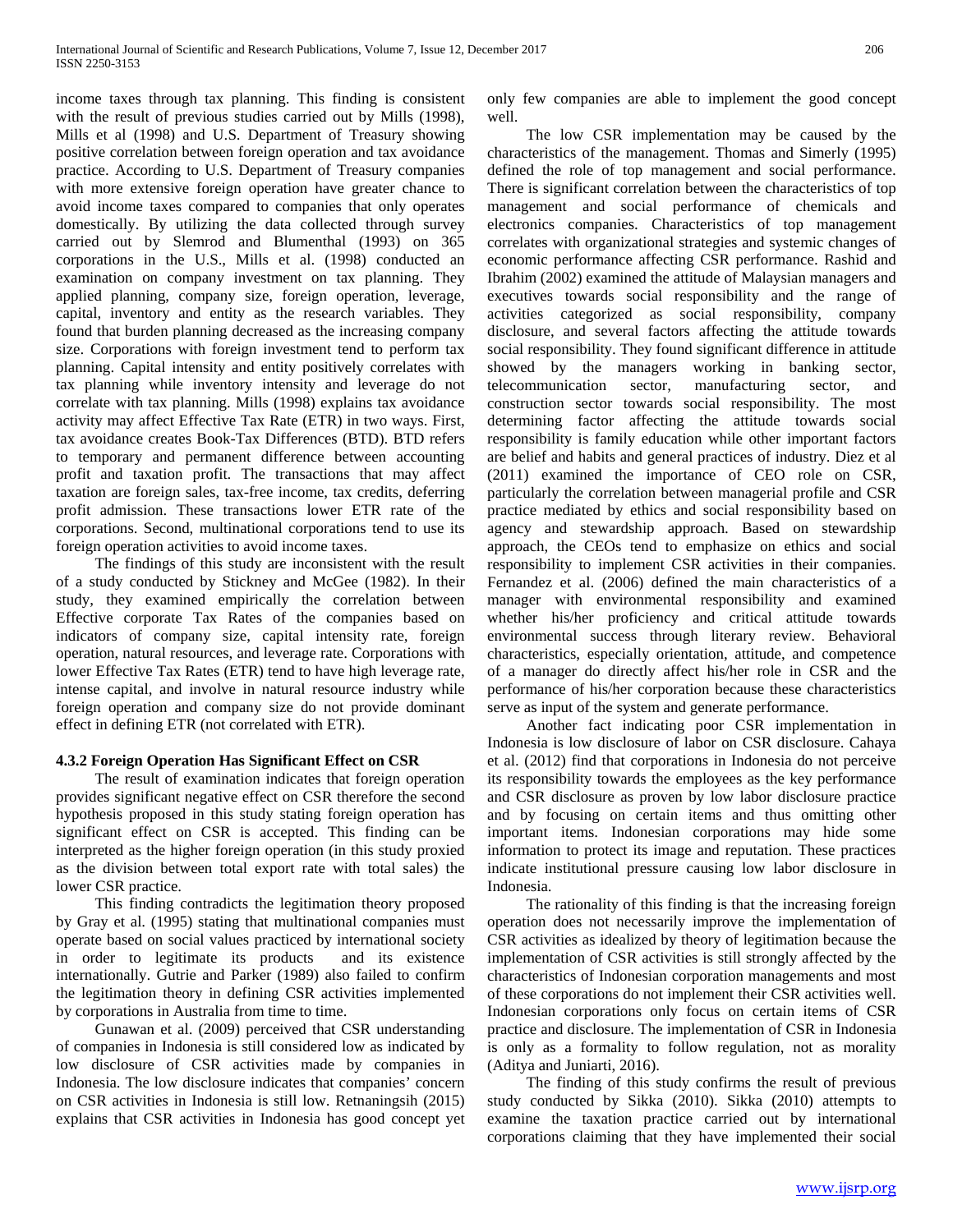responsibility. From the examined cases, Sikka found differences in terms of topic discussed by the corporations, decisions made, and actions taken that led to organized hypocrisy (smoke and mirror). The corporations develop two practices, namely assuring ethical behavior towards external community and separating organizational practices aimed to gain profit and avoiding taxation. In principle, these corporations have developed a complicated practice towards the society through social capital investment, transfer pricing, royalty programs, offshore tax havens, and careful transaction organization through tax avoidance techniques.

 The findings of this study are not consistent with the result of study carried out by Islam and Deegan (2008). In their study, Islam and Deegan informed that since 1990, stakeholder groups have encouraged the garment industries in Bangladesh to improve its social performance. The encouragement is directly correlated with the expectation of global society which in turn inspires the development of social policies of the industry related to disclosure practice. This process indicates that in international sales, a company must also consider ethics and regulations applied in destination countries where the government and consumers in the destination country pay much attention on social and environmental performance. Bennett (2002) explained the correlation between social responsibility of a multinational company and potential conflicts may occur if the company fails to implement its social responsibility. International business community plays important role in promoting economic and social justice improvement through its operation or to be blamed for contributing a condition vulnerable to conflicts. A multinational company has the authority and responsibility to the community living in the area where the company operates. Meanwhile, Branco and Rodrigues (2008) found that international experience variable provided insignificant effect on social responsibility disclosure presented on company website or annual financial statement.

# **4.3.3 CSR Activities Mediate the Effects of Foreign Operation on Tax Aggressiveness**

 The findings of this study indicates that CSR activities significantly mediate the effects of foreign operation on tax aggressiveness, therefore, the third hypothesis proposed in this study stating CSR activities mediate the effects of foreign operation on tax aggressiveness is accepted. The rationality of this finding is when the foreign operation of a company is high, the CSR activity implementation is low. An observation on a sample of multinational corporations in Indonesia performing export trade indicates that a company with higher export rate does necessarily mean the company has high CSR activities. The sample companies perform low CSR implementation because of the characteristics of the management and there are many companies in Indonesia have implemented CSR well (Thomas dan Simerly, 1995 ; Rashid dan Ibrahim, 2002 ; Diez dkk., 2011 ; Fernandez dkk., 2006; Retnaningsih, 2015). Most companies in Indonesia only focus on certain items of CSR practice and disclosure. CSR implementation in Indonesia is only to follow regulations, not as part of morality (Aditya and Juniarti, 2016). The result of statistical analysis shows positive correlation between CSR and tax aggressiveness. This condition indicates that although these companies have poor CSR implementation these companies have less tax aggressiveness meaning that these companies obediently pay taxes. This situation suggests there is a trade-off between taxation and CSR implementation. The companies chose paying taxes rather than diversifying its CSR activities in a larger scale. CSR activities performed by these companies are merely as a formality to comply with regulations stipulated by the government rather than a part of morality (Aditya dan Juniarti, 2016). Disobeying tax obligation may be risky for these companies. They consider aggressive taxation as a risky illegal action that my bring sanction from taxation authorities and may reduce the reputation of the company. Rego and Wilson (2012) define tax avoidance as a risky action the managers won't dare to take by minimizing the investment. Tax avoidance may increase additional operational and managerial costs of a company including paying tax consultant, spending more time for tax audit, reputation fines, and other fines paid to tax authority while the sanction given to companies not doing CSR is not clear and not realized (Irawan, 2016).

 The finding of this study is consistent with agency theory describing the relationship between company management as an agent with the shareholders. There is a conflict of interest between the management and the shareholders. The management are hesitant to avoid taxes (although tax avoidance may increase investment value provided by the investors) unless the management gains some profits from tax avoidance. The theory of agency stated that every individual has a tendency to be selfish and act rationally to maximize his/her economic profit (Jensen, 2005; Donaldson dan Davis, 1991; Crutchley dan Hansen, 1989). The finding of his study is consistent with the result of previous study conducted by Carroll and Joulfaian 2005. In their study, Carroll and Joulfaian found that the number of charity events held by the company was low, the company paid higher tax rate. Consequently, when the number of charity event was high, the company tend to decrease its tax rate because the charity events held were intended to lower tax rate. Another study illustrated positive correlation between CSR activity and tax avoidance is a study conducted by Preuss (2010). In his study, Preuss compared a sample of companies located in tax haven countries and companies located in the US. He found that companies located in tax haven countries tend to carry out more CSR activities than compared to companies located in the US. This finding indicates companies with high CSR activities tend to be more aggressive in taxation. Davis et al. (2013) also confirmed positive correlation between CSR activities and tax avoidance through tax lobbying activity. Their finding indicates that companies with high CSR activity also have high tax avoidance. Sikka (2010) proves that multinational companies claiming that they had done CSR yet they also performed tax evasion. Siswianti and Kiswanto (2016) examined the effect of CSR activities on tax aggressiveness of multinational companies in Indonesia. Their findings indicated positive and significant correlation between CSR and tax aggressiveness. Companies with aggressive taxation tend to reveal much information on CSR activities in order to transfer the allocated fund for taxation to CSR activities.

# V. CONCLUSION

 This study examines the mediating effect of CSR activities in the correlation between foreign operation and tax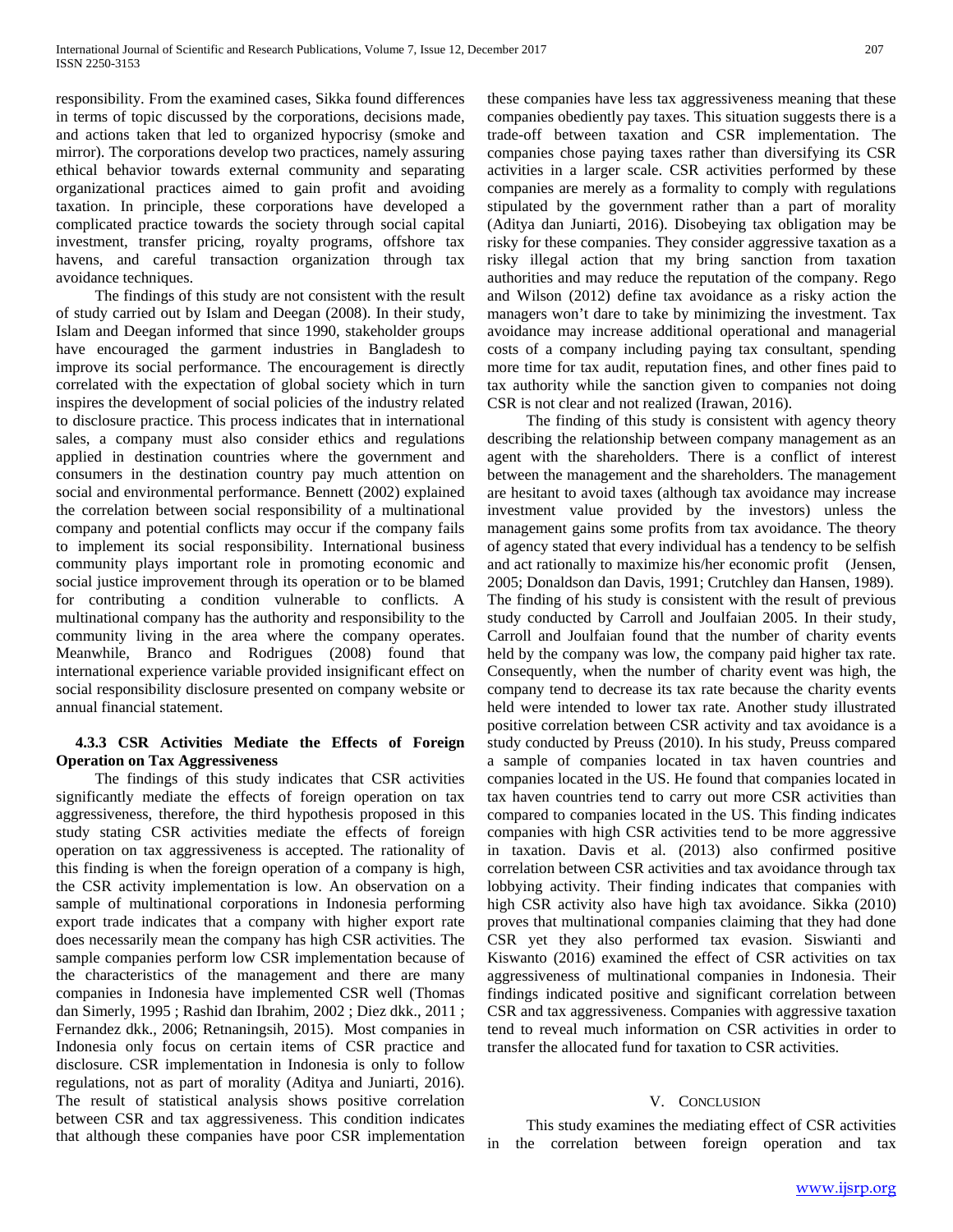aggressiveness. Based on the results of empirical examination, this study finds that CSR activities significantly mediates the effects of foreign operation on tax aggressiveness. The rationality of this study is when the CSR activities carried out by a company is low the tax aggressiveness of the company will also be low meaning that the company does not perform aggressive taxation. This finding also signifies a trade-off between CSR activities and tax payment. The companies consider tax aggressiveness as a high-risk action due to its legal consequences and sanctions given by tax authority and the potentiality of reducing the reputation of the company. Tax avoidance may significantly increase operational and managerial costs including to hire tax consultant and spend much time on tax auditing, reputation fines, and other fines paid to tax authority (Rego and Wilson, 2008) while the sanction given to the companies not doing CSR is still unclear and not realized (Irawan, 2016).

 The contribution of this study is providing empirical evidence on trade-off between CSR and taxes. When CSR rate is low, the corporation has low tax aggressiveness indicating that the corporation does not performing aggressive taxation. This study also contributes a recommendation for policy makers concerning CSR to explicitly state the sanctions for companies that does not implement CSR and really enforce the sanctions. The further researches in the future should be able to add some variables as the factors that strengthen the correlation between CSR and tax aggressiveness because the finding of this study still varies. Among these factors are culture and managerial characteristics of the nation where the research samples taken.

#### **REFERENCES**

- [1] Aditya, F. & Juniarti., 2016, Corporate social responsibility (CSR) performance and accrual quality: case study on firms listed on Indonesia Stock Exchange (IDX), *Business and Economic Research*, Vol. 6, No. 2, ISSN:2162-4860, hal 51-64,
- [2] Avi-Yonah, R. S., 2008, Corporate Social Responsibility and strategic tax behavior,*Springer Berlin Heidelberg*, hal. 183-198,
- [3] Bennett, Juliette., 2002, Multinational corporations, social responsibility and conflict, *Journal of International Affairs*, Vol.55, No. 2, hal.393-410,
- [4] Branco, M.C., & Rodrigues, L.L., 2008, Factors influencing social responsibility disclosure by Portuguese companies,*Journal of Business Ethics*, hal.685-701,
- [5] Briefing, E. 1999. *The Millennium Poll on Corporate Social Responsibility.* Environics International Ltd. Toronto,
- [6] Cahaya, R.F., Porter, S.A., Tower.G., dan Brown, Alistair., 2012, Indonesia's low concern for labor issues, *Social Responsibility Journal,*  ISSN:1747-1117, Vol.8, No.1, hal. 114-132,
- [7] Carrol, Archie B., 1979, A three-dimensional conceptual model of corporate performance, *Academy of Management Review,* Vol.4, No.4, hal.497-505,
- [8] Carroll, R., and Joulfaian, D., 2005, Taxes and corporate giving to charity, *Public Finance Review*, Vol. 33, No. 3, DOI:10.1177/1091142105274541, hal. 300-317,
- [9] Crutchley, C.E., and Hansen, R.S., 1989, A test of the agency theory of managerial ownership, corporate leverage, and corporate dividends, *Financial Management,* hal. 36-46,
- [10] Davis, Angela.K., Guenther, David.A., Krull, Linda.K., & Williams, Brian.M., 2013, Taxes and corporate accountability reporting: Is paying taxes viewed as socially responsible: Working paper, Lundquist College of Bussiness, University of Oregon,
- [11] Desai, M. A., & Dharmapala, D., 2006, Corporate tax avoidance and highpowered incentives,*Journal of Financial Economics, 79*(1), hal.145-179,
- [12] Diez, Jose L.G., Gago, Roberto.F., Campillo, Almudena.M., 2011, How important are CEOs to CSR practices? An analysis of the mediating effect of the perceived role of ethics and sosial responsibility, *Journal of Business Ethics*, hal. 531-548,
- [13] Donaldson, L., and Davis, J.H., 1991, Stewardship theory or agency theory: CEO governance and shareholder returns, *Australian Journal of Management*, 16(1), hal. 49-64,
- [14] Dyreng, S. D., Hanlon, M., & Maydew, E. L., 2008, Long-run corporate tax avoidance,*The Accounting Review, 83*(1), hal. 61-82,
- [15] Febriyanto, Toni. 2013. Pergerakan Dunia Melawan Penghindaran Pajak. *InsideTax*. Edisi 16
- [16] Fernandez,E., Junquera, B. & Ordiz, M., 2006, Managers' profile in environmental strategy: A review of the literature,*Corporate social responsibility and environmental management*, Vol.13, No. 5, hal.261-274,
- [17] Frank, M.M., Lynch, L., Rego, S., 2009, Tax reporting aggressiveness and its relation to aggressive financial reporting, *The Accounting Review 84*, hal.467-496,
- [18] Gray, R., Kouhy, R., & Lavers, S., 1995, Corporate social and environmental reporting: a review of the literature and a longitudinal study of UK disclosure. *Accounting, Auditing & Accountability Journal, 8*(2), hal. 47-77,
- [19] Gunawan, J., Djajadikerta, H. G., & Smith, M., 2009, An examination of corporate social disclosure in the annual reports of Indonesian listed companies, *Asia Pacific Centre for Environmental Accountability Journal*, Vol. 15(1), hal. 13-36,
- [20] Guthrie, James., dan Parker, Lee.D., Corporate social reporting: A rebuttal of legitimacy theory, *Accounting and Business Research*, Vol.19, No.76, hal.343-352,
- [21] Hoi, Chun Keung., Wu, Qiang., Zhang, Hao., 2013, Is corporate social responsibility (CSR) associated with tax avoidance? Evidence from irresponsible CSR activities, *The Accounting Review*, Vo.88, No.6, hal.  $2025 - 2059$ ,
- [22] Irawan, 2016, Banyak perusahaan tak laksanakan CSR, karena sanksinya tak diatur secara jelas, http://m.batamtoday.com/
- [23] Islam, M. A., & Deegan, C., 2008, Motivations for an organisation within a developing country to report social responsibility information: evidence from Bangladesh, *Accounting, Auditing & Accountability Journal, 21*(6), hal. 850-874,
- [24] Jensen, M., 2005, Agency costs of overvalued equity, *Financial Management*, Spring, hal. 5-19,
- [25] Kamaludin, Arief., 2014, Penggelapan pajak Asian Agri canggih dan terencana,<http://katadata.co.id/berita/2014/01/09>
- [26] Lanis, R & Richardson, G., 2012, Corporate social responsibility and tax aggressiveness: An empirical analysis,*Journal of Accounting and Public Policy, 31*(1), hal. 86-108,
- [27] Lanis, R & Richardson, G., 2015, Is corporate social responsibility performance associated with tax avoidance?, *Journal Business Ethics* 127, hal. 439-457,
- [28] Lika liku *transfer pricing*, [https://investigasi.tempo.co,](https://investigasi.tempo.co/)
- [29] Mills, L. F., 1998, Book-tax differences and Internal Revenue Service adjustments,*Journal of Accounting Research*, hal. 343-356,
- [30] Mills, L., Erickson, M., Maydew, E., 1998, Investments in tax planning,*The Journal of the American Taxation Association* 20, hal. 1-20,
- [31] Nugroho, S.A., 2016, Corporate social responsibility (CSR) dan pajak, [https://adinugroho5.wordpress.com,](https://adinugroho5.wordpress.com/)
- [32] Phillips, J. D., 2003, Corporate tax-planning effectiveness: The role of compensation-based incentives,*The Accounting Review, 78*(3), hal. 847- 874,
- [33] Preuss, Lutz., 2010, Tax avoidance and corporate social responsibility: you can't do both, or can you?, *Corporate Governance International Journal of Business in Society*, Vol. 10, No. 4, hal. 365-374,
- [34] Rashid, Md.Zabid Abdul & Ibrahim, Saadiatul., 2002, Executive and management attitudes towards corporate social responsibility in Malaysia,*Corporate Governance*, hal. 10-16,
- [35] Rego, S.O., dan Wilson.R., 2012, Equity risk incentives and corporate tax aggressiveness, *Journal of Accounting Research*, 50 (3), hal. 775-810,
- [36] Rego, S.O., 2003, Tax-Avoidance Activities of US Multinational Corporations, *Contemporary Accounting Research, 20*(4), hal. 805-833,